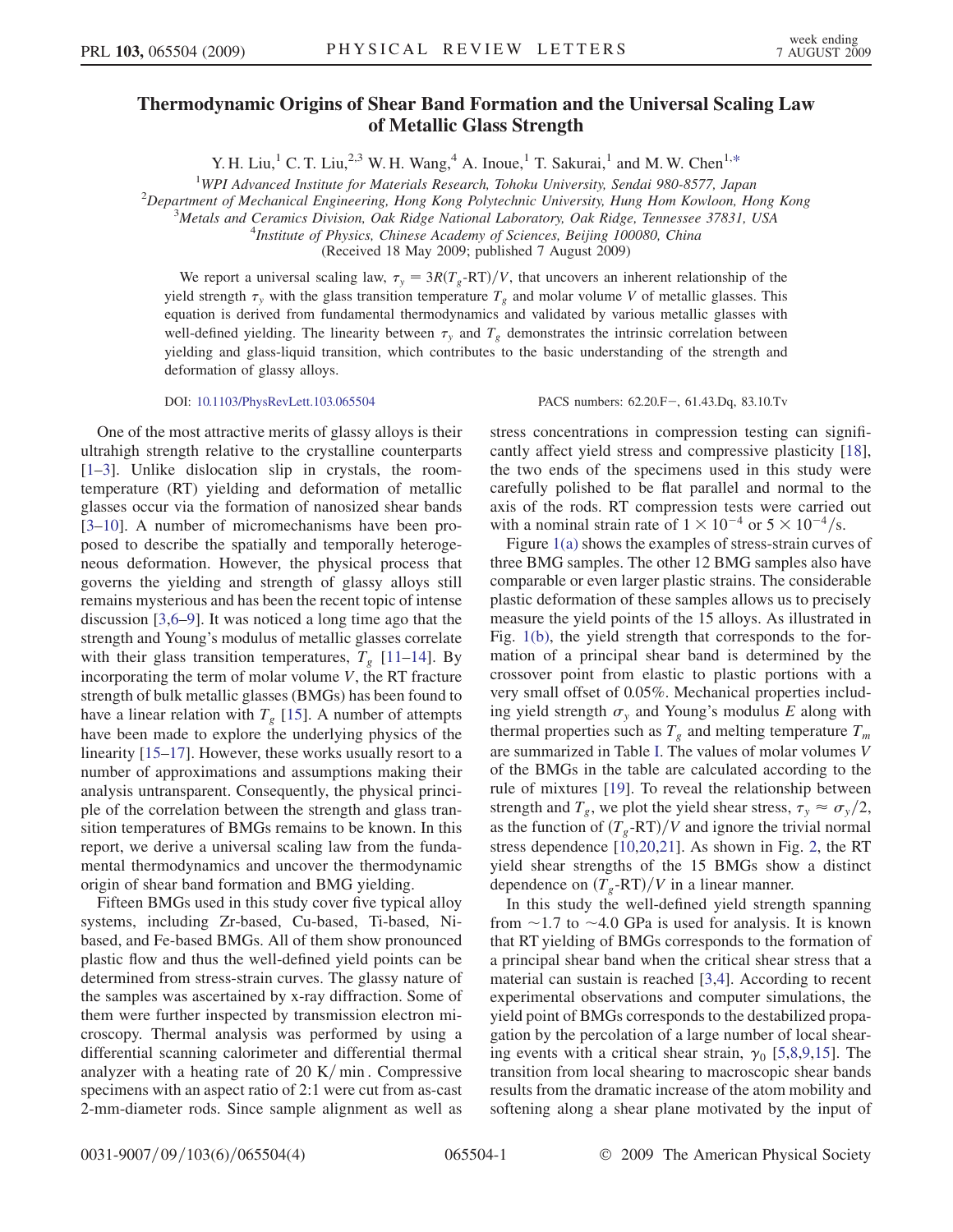

<span id="page-1-0"></span>FIG. 1 (color online). (a) Three representative engineering stress-strain curves of the BMGs with obvious plastic deformation and evident yield points. (b) The enlarged portion of Curve  $H$  in (a) illustrating the determination of yield stress. The symbols  $(C, H, \text{ and } L)$  in the figure correspond to the alloys given in Table [I](#page-1-1).

mechanical energy [\[22](#page-3-17)–[24](#page-3-18)]. Thus, the transition is akin to a process of stress driven glass-to-liquid transition [\[17](#page-3-9)[,22–](#page-3-17) [25](#page-3-19)] and the yielding of BMGs can be rationally presumed as a critical point at which the accumulated internal energy by elastic deformation is high enough for the transition from a glass to a supercooled liquid. Starting from the fundamental laws of thermodynamics, we have  $dU =$  $dO + dW$ , where dU is the increase of the internal energy,  $dQ$  is the heat added to the system, and  $dW$  is the work done to the system. Because the formation of principal shear bands mainly depends on shear stresses, not pressure [\[20](#page-3-12)[,21\]](#page-3-13), it only leads to a sample shape change, not volume change. Thus, this process can be considered to be isochoric, i.e.,  $dW = V_s \gamma_0 d\tau$ , in which  $V_s$  is the volume that undergoes the transition;  $\tau$  is the shear stresses applied to the shear band, and  $\gamma_0$  is the critical shear stain leading to the destabilization of local shearing events. The change of the internal energy in the isochoric system can be expressed by  $dU = \rho V_s C_v dT$ , where  $\rho$  the density,  $C_v$  is the mass specific heat, and  $dT$  is temperature increment. Since the time for the initiation of the shear band is extremely short, the yielding can be fairly viewed as an adiabatic process [[26](#page-3-20)]. Moreover, the heat change caused by the pseudo-second-order glass transition is insignificant compared to the work done by applied force [[27](#page-3-21)]. Thus,  $dQ$ can be ignored and the work is considered to completely transfer as the internal energy. Therefore, we have

$$
V_s \gamma_0 \int_0^{\tau_y} d\tau = \rho V_s \int_{\text{RT}}^{T_g} C_v dT. \tag{1}
$$

Neglecting the weak temperature dependence of mass heat capacity from RT to  $T<sub>g</sub>$  [[27](#page-3-21)], by integrating the equation we can obtain

$$
\tau_{y} = \rho C_{v} (T_{g} - RT) / \gamma_{0}, \qquad (2)
$$

where  $C_v = c_v/M$  with  $c_v$  the molar specific heat at a constant volume and  $M$  is the molar weight. Owing to the average molar volume of the BMGs  $V = M/\rho$ , we thus get

$$
\tau_{y} = c_{v}(T_{g} - RT)/(\gamma_{0}V). \tag{3}
$$

According to the Dulong-Petit law, the value of  $c_v$  at RT

<span id="page-1-1"></span>TABLE I. Summary of yield strength  $\sigma_y$ , Young's modulus E, glass transition temperatures  $T_g$ , and calculated molar volume V of 15 BMGs from 5 alloy systems.

| Label          | <b>BMG</b>                                                       | $\sigma$ <sub>v</sub> (GPa) | E(GPa) | $T_{\varrho}$ (K) | $T_m$ (K) | $V$ (mm <sup>3</sup> /mol |
|----------------|------------------------------------------------------------------|-----------------------------|--------|-------------------|-----------|---------------------------|
| $\overline{A}$ | $Zr_{62}Cu_{15.4}Ni_{12.6}Al_{10}$                               | 1.812                       | 80     | 652               | $\cdots$  | 11666                     |
| B              | $Zr_{59}Ta_5Cu_{18}Ni_8Al_{10}$                                  | 1.817                       | 96     | 673               | $\cdots$  | 11669                     |
| $\mathcal{C}$  | $Zr_{41.2}Ti_{13.8}Cu_{12.5}Ni_{10}Be_{22.5}$                    | 1.755                       | 97     | 620               | 932       | 9949                      |
| D              | $(Cu_{0.5}Zr_{0.5})_{95}Al_5$                                    | 1.824                       | 90     | 693               | $\cdots$  | 10570                     |
| E              | $Cu_{60}Zr_{20}Hf_{10}Ti_{10}$                                   | 2.160                       | 107    | 754               | 1128      | 9504                      |
| F              | $(Ti_0 5Cu_0 5)_{84}Ni_7Hf_5Zr_3Si_1$                            | 2.254                       | 105    | 687               | $\cdots$  | 9136                      |
| G              | $Ni_{62.5}Zr_{20}Nb_{15}Pd_{2.5}$                                | 2.808                       | 150    | 867               | 1368      | 8792                      |
| H              | $Ni_{60}Zr_{20}Nb_{15}Pd_5$                                      | 2.752                       | 148    | 873               | 1353      | 8850                      |
|                | $Ni_{57.5}Zr_{20}Nb_{15}Pd_{7.5}$                                | 2.717                       | 146    | 870               | 1351      | 8907                      |
|                | $Ni_{55}Zr_{20}Nb_{15}Pd_{10}$                                   | 2.714                       | 146    | 864               | 1349      | 8965                      |
| K              | $Ni_{52}5Zr_{20}Nb_{15}Pd_{12.5}$                                | 2.705                       | 145    | 861               | 1352      | 9023                      |
| L              | $[(Fe_{0.8}Co_{0.1}Ni_{0.1})_{0.75}B_{0.2}Si_{0.05}]_{96}Nb_{4}$ | 4.177                       | 208    | 818               | $\cdots$  | 6945                      |
| M              | $[(Fe_{0.6}Ni_{0.4})_{0.75}B_{0.2}Si_{0.05}]_{96}Nb_{4}$         | 4.014                       | 203    | 770               | $\cdots$  | 6864                      |
| N              | $Fe_{76}Si_{9.6}B_{8.4}P_6$                                      | 3.212                       | 165    | 783               | 1271      | 7964                      |
| $\Omega$       | $(Fe_{0.76}Si_{0.096}B_{0.084}P_{0.06})_{99.9}Cu_{0.1}$          | 3.225                       | 158    | 785               | $\cdots$  | 7956                      |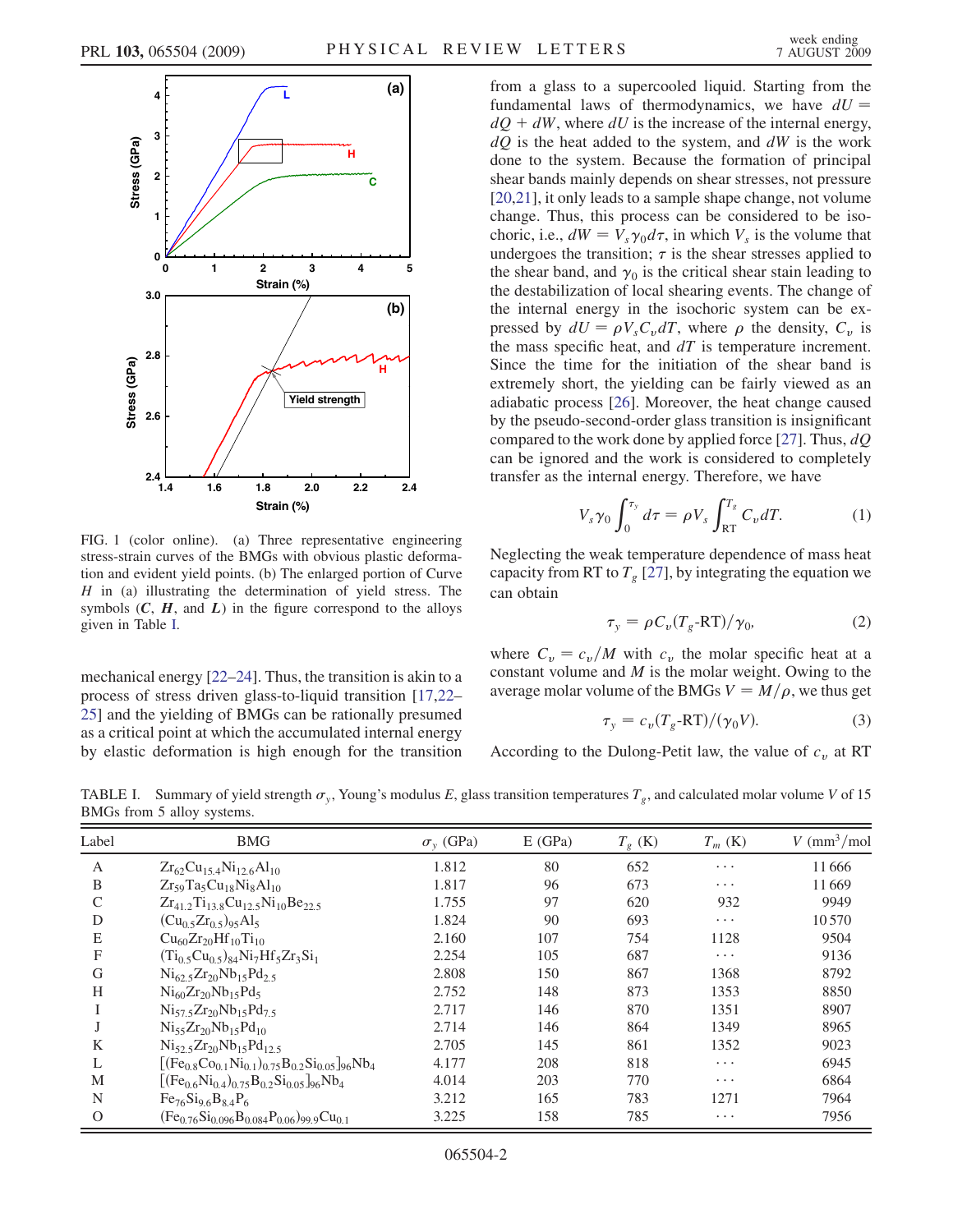and above is approximately equal to a constant, i.e.,  $c_v$  =  $3R = 24.94$  J/mol  $\cdot$  K (R is gas constant) for metals regardless of their crystal structures. Additionally, the Dulong-Petit law has been found to persist in BMGs [\[27\]](#page-3-21). Therefore, the equation can be expressed as

$$
\tau_{y} = 3R(T_{g} - RT)/(\gamma_{0}V). \tag{4}
$$

<span id="page-2-1"></span>In Fig. [2](#page-2-0), we plot the relationship between  $\tau$ <sub>y</sub> and  $(T<sub>g</sub>-RT)/V$  as the solid line. As one can see, Eq. ([4](#page-2-1)) fits the experimental results well, verifying that there is an intrinsic correlation between the yield strength of BMGs and their glass transition temperatures. It is interesting to note that the fitting slope is just equal to the Dulong-Petit limit 3R while  $\gamma_0$  is equal to 1. In comparison of Eq. [\(4\)](#page-2-1) with the empirical relation found by Yang et al. [\[15\]](#page-3-8), one can easily find that the slope of 50 in their study is actually the product of Dulong-Petit limit  $3R$  and the Schmid factor 2, both of which are invariable for BMGs. It is important to mention that the scaling law has been derived based on the fundamental thermodynamics without the employment of any microscopic model. Thus, the current derivation does not involve all the assumptions and approximations concerning the microscale process [[15](#page-3-8)[–17\]](#page-3-9).

On the basis of Eq. [\(4](#page-2-1)), we can deduce the correlation among Young's modulus E and  $T_g$ , which has been widely discussed in the literature [[11](#page-3-6)–[14](#page-3-7)]. Since  $E = \sigma_y / \varepsilon_E =$  $2\tau_y/\varepsilon_E$  and the RT elastic limit ( $\varepsilon_E$ ) of BMGs is approximately 2%, we can thus get

$$
E = 3R(2/\varepsilon_E)(T_g - RT)/V.
$$
 (5)

Figure [3](#page-2-2) illustrates the relationship between E and  $T_g$ , in which the solid line is the plot of E vs  $(T_g$ -RT $)/V$  with the slope of  $3R(2/\epsilon_E)$ . Again, the experimental results remarkably follow the prediction, which further validates the scaling law by another macroscopic variable.

The yielding of BMGs by the formation of principal shear bands and subsequent strain softening has been attributed to dramatic temperature rise that is closely related to the magnitude of the shear offset [\[17](#page-3-9)[,22\]](#page-3-17). Moreover, the unique fractographs of metallic glasses, i.e., vein patterns and liquid droplets, have led to the assumption that the shear band destabilization is associated with the melting of BMGs [[28](#page-3-22)]. Through the scaling law, we can clarify whether the shear band formation is controlled by glass transition or by melting. On the basis of Eq. ([4](#page-2-1)), if the yielding is controlled by melting, we can simply replace  $T_g$  by  $T_m$  and obtain the equation

$$
\tau_{y} = 3R(T_{m} - RT)/V.
$$
 (6)

<span id="page-2-3"></span>This equation suggests a linear relation between  $\tau$ <sub>v</sub> and  $T_m/V$  with a slope of 3R. Alternatively, it is well known that glass transition of bulk glass formers often takes place at a temperature of about  $0.6T_m$  [[29](#page-3-23)]. According to Eq. ([4\)](#page-2-1), the correlation between melting temperature  $T_m$  and BMG strength can be described by

$$
\tau_y = 3R(0.6T_m - RT)/V. \tag{7}
$$

<span id="page-2-4"></span>Apparently, the main difference between Eqs. [\(6\)](#page-2-3) and [\(7](#page-2-4)) is the slopes of  $\tau_y$  vs  $T_m/V$  plots. As shown in Fig. [4,](#page-3-24) Eq. [\(7\)](#page-2-4) fits the experimental data very well with the slope of 1:8R, not  $3R$  suggested by the Eq. ([6](#page-2-3)), unequivocally demonstrating that the yielding of BMGs is intrinsically associated with glass transition, not melting.

For dislocation-free crystals, the shear strength is solely determined by interatomic potentials for cooperative shearing of periodic crystal lattices and has been estimated to be  $\sim$  G/5 by Frankel [\[6\]](#page-3-4). Although metallic glasses are also dislocation-free materials, their shear strength is only  $\sim$ G/30 due to the existence of free volumes, where the constituent atoms have a low atomic coordination, produced by local geometrical frustrations in the disordered

<span id="page-2-0"></span>

<span id="page-2-2"></span>**300 A OAV THEFT B 250 C D E 200**  $E=3R(2/\varepsilon_E) \cdot (T_g$ -RT $)/V$  **F** *E* **(GPa) G H 150 I J 100**  $\frac{1}{2}$  **K L**  $\overline{O}$  **M 50 N O**  $\overline{\vee}$ **0 0.00 0.02 0.04 0.06 0.08 0.10 .** (*Tg***-RT**)**/***V* (**K mol/mm3**)

FIG. 2 (color online). The relationship between yield shear stress  $\tau_y$  and glass transition temperature  $T_g$ . The solid line is the plot of Eq. ([4](#page-2-1)),  $\tau_y = 3R(T_g - RT)/V$ , in which R is the gas constant.

FIG. 3 (color online). The relationship among Young's modulus E and glass transition temperture  $T_g$ . The solid line is the plot of equation  $E = 3R(2/\varepsilon_E)(T_g - RT)/V$ , in which R is the gas constant and  $\varepsilon_E$  is the elastic limit in uniaxial compression.